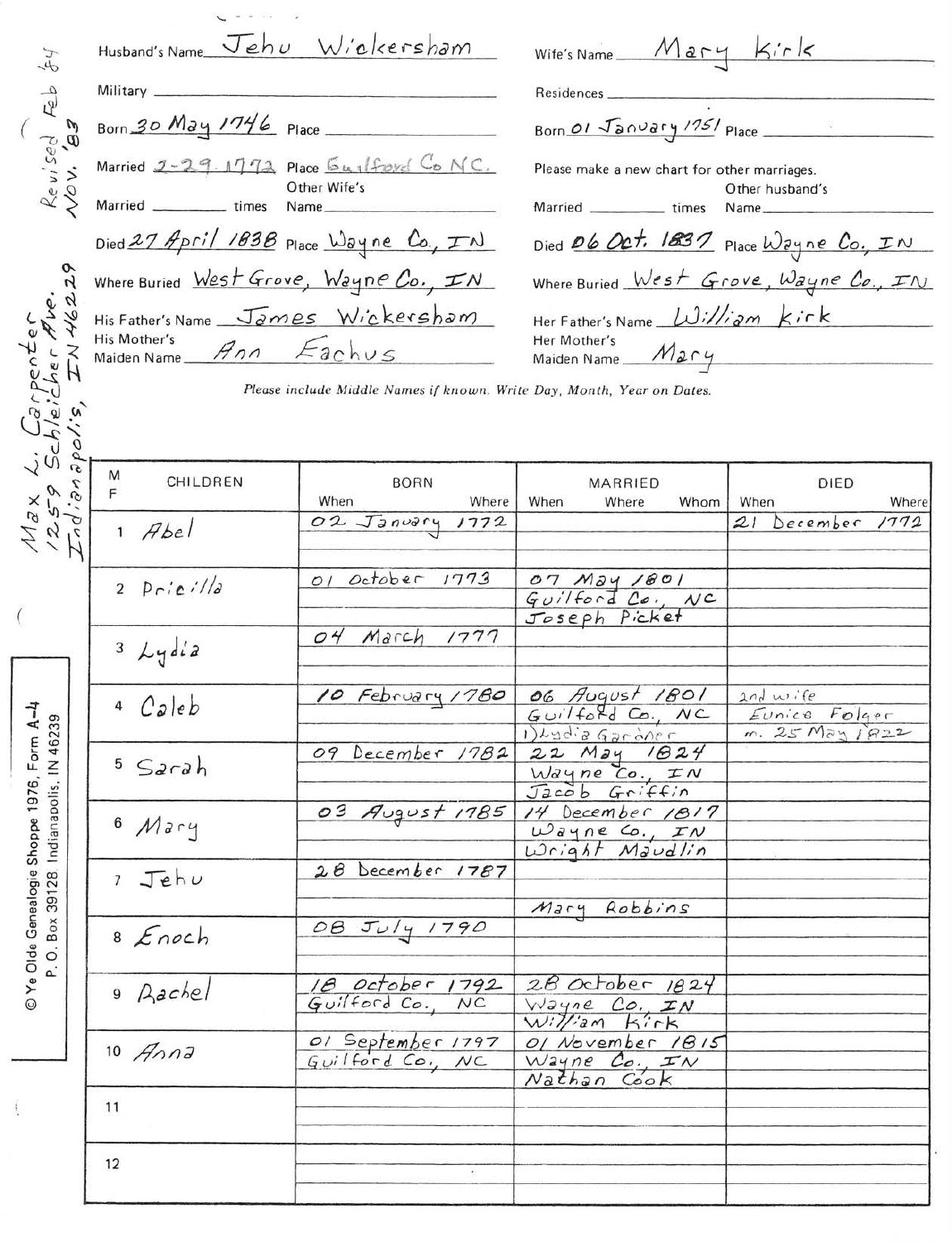| Military experience of the contract of the contract of the contract of the contract of the contract of the contract of the contract of the contract of the contract of the contract of the contract of the contract of the con<br>Born 1712 Place<br>Please make a new chart for other marriages.<br>Other Wife's<br>Other husband's<br>Married ____________ times<br>Died $12$ April 1804 Place<br>$\mathfrak{c}$<br>Where Buried<br>Where Buried __________<br>N<br>Her Father's Name Robert Eachus<br>N His Father's Name <i>Thomas Wickersham</i><br>This Mother's<br>S Maiden Name <i>Alice Hogge</i><br>Her Mother's<br>Maiden Name Elizabeth<br>perter<br>Icher A<br>Please include Middle Names if known. Write Day, Month, Year on Dates.<br>$x_3$ Schlei<br>Schlei<br>napplis<br>M<br>CHILDREN<br><b>BORN</b><br><b>MARRIED</b><br>DIED<br>F<br>When<br>Where<br>When<br>Where<br>When<br>Whom<br><b>Where</b><br>$\begin{array}{c}\n\sqrt{2} \times \\ \times 2 \times 9 \\ \times 2 \times 9\n\end{array}$<br>27 July 1825<br>$30$ April 1766<br>15 January 1737<br>$1$ Abel<br>sarah sellers<br>1739<br>$2$ <i>Enoch</i><br>$E$ lizabeth Hurford<br>1741<br>$3$ Jesse<br>1744<br>$\overline{4}$<br>IameS<br>$A - 1$<br>39<br>Indianapolis, IN 462<br>Form<br>1838<br>1746<br>$2 - 29 - 192$<br>$27$ Apri<br>$30$ May<br>5 John or<br>Guilford Ca NC<br>© Ye Olde Genealogie Shoppe 1976,<br>Jehu<br>Mary Kirk<br>$6$ Thomas<br>1750<br>Box 39128.<br>7<br>Samson<br>$E1izaheth$ Jackson<br>1754<br>8<br>Abner<br>$\rm \ddot{\rm o}$<br>$\mathbf{a}^{\cdot}$<br>1756<br>$9$ Priscilla<br>Gideon Dierco<br>$10$ Elizabeth<br>Pierce |  | Husband's Name James Wickersham |  | Wife's Name $\n  Ans$ $F_{\partial c}$ hus |  |
|------------------------------------------------------------------------------------------------------------------------------------------------------------------------------------------------------------------------------------------------------------------------------------------------------------------------------------------------------------------------------------------------------------------------------------------------------------------------------------------------------------------------------------------------------------------------------------------------------------------------------------------------------------------------------------------------------------------------------------------------------------------------------------------------------------------------------------------------------------------------------------------------------------------------------------------------------------------------------------------------------------------------------------------------------------------------------------------------------------------------------------------------------------------------------------------------------------------------------------------------------------------------------------------------------------------------------------------------------------------------------------------------------------------------------------------------------------------------------------------------------------------------------------------------------------------------------------------------------------------------------------------------|--|---------------------------------|--|--------------------------------------------|--|
|                                                                                                                                                                                                                                                                                                                                                                                                                                                                                                                                                                                                                                                                                                                                                                                                                                                                                                                                                                                                                                                                                                                                                                                                                                                                                                                                                                                                                                                                                                                                                                                                                                                |  |                                 |  |                                            |  |
|                                                                                                                                                                                                                                                                                                                                                                                                                                                                                                                                                                                                                                                                                                                                                                                                                                                                                                                                                                                                                                                                                                                                                                                                                                                                                                                                                                                                                                                                                                                                                                                                                                                |  |                                 |  |                                            |  |
|                                                                                                                                                                                                                                                                                                                                                                                                                                                                                                                                                                                                                                                                                                                                                                                                                                                                                                                                                                                                                                                                                                                                                                                                                                                                                                                                                                                                                                                                                                                                                                                                                                                |  |                                 |  |                                            |  |
|                                                                                                                                                                                                                                                                                                                                                                                                                                                                                                                                                                                                                                                                                                                                                                                                                                                                                                                                                                                                                                                                                                                                                                                                                                                                                                                                                                                                                                                                                                                                                                                                                                                |  |                                 |  |                                            |  |
|                                                                                                                                                                                                                                                                                                                                                                                                                                                                                                                                                                                                                                                                                                                                                                                                                                                                                                                                                                                                                                                                                                                                                                                                                                                                                                                                                                                                                                                                                                                                                                                                                                                |  |                                 |  |                                            |  |
|                                                                                                                                                                                                                                                                                                                                                                                                                                                                                                                                                                                                                                                                                                                                                                                                                                                                                                                                                                                                                                                                                                                                                                                                                                                                                                                                                                                                                                                                                                                                                                                                                                                |  |                                 |  |                                            |  |
|                                                                                                                                                                                                                                                                                                                                                                                                                                                                                                                                                                                                                                                                                                                                                                                                                                                                                                                                                                                                                                                                                                                                                                                                                                                                                                                                                                                                                                                                                                                                                                                                                                                |  |                                 |  |                                            |  |
|                                                                                                                                                                                                                                                                                                                                                                                                                                                                                                                                                                                                                                                                                                                                                                                                                                                                                                                                                                                                                                                                                                                                                                                                                                                                                                                                                                                                                                                                                                                                                                                                                                                |  |                                 |  |                                            |  |
|                                                                                                                                                                                                                                                                                                                                                                                                                                                                                                                                                                                                                                                                                                                                                                                                                                                                                                                                                                                                                                                                                                                                                                                                                                                                                                                                                                                                                                                                                                                                                                                                                                                |  |                                 |  |                                            |  |
|                                                                                                                                                                                                                                                                                                                                                                                                                                                                                                                                                                                                                                                                                                                                                                                                                                                                                                                                                                                                                                                                                                                                                                                                                                                                                                                                                                                                                                                                                                                                                                                                                                                |  |                                 |  |                                            |  |
|                                                                                                                                                                                                                                                                                                                                                                                                                                                                                                                                                                                                                                                                                                                                                                                                                                                                                                                                                                                                                                                                                                                                                                                                                                                                                                                                                                                                                                                                                                                                                                                                                                                |  |                                 |  |                                            |  |
|                                                                                                                                                                                                                                                                                                                                                                                                                                                                                                                                                                                                                                                                                                                                                                                                                                                                                                                                                                                                                                                                                                                                                                                                                                                                                                                                                                                                                                                                                                                                                                                                                                                |  |                                 |  |                                            |  |
|                                                                                                                                                                                                                                                                                                                                                                                                                                                                                                                                                                                                                                                                                                                                                                                                                                                                                                                                                                                                                                                                                                                                                                                                                                                                                                                                                                                                                                                                                                                                                                                                                                                |  |                                 |  |                                            |  |
|                                                                                                                                                                                                                                                                                                                                                                                                                                                                                                                                                                                                                                                                                                                                                                                                                                                                                                                                                                                                                                                                                                                                                                                                                                                                                                                                                                                                                                                                                                                                                                                                                                                |  |                                 |  |                                            |  |
|                                                                                                                                                                                                                                                                                                                                                                                                                                                                                                                                                                                                                                                                                                                                                                                                                                                                                                                                                                                                                                                                                                                                                                                                                                                                                                                                                                                                                                                                                                                                                                                                                                                |  |                                 |  |                                            |  |
|                                                                                                                                                                                                                                                                                                                                                                                                                                                                                                                                                                                                                                                                                                                                                                                                                                                                                                                                                                                                                                                                                                                                                                                                                                                                                                                                                                                                                                                                                                                                                                                                                                                |  |                                 |  |                                            |  |
|                                                                                                                                                                                                                                                                                                                                                                                                                                                                                                                                                                                                                                                                                                                                                                                                                                                                                                                                                                                                                                                                                                                                                                                                                                                                                                                                                                                                                                                                                                                                                                                                                                                |  |                                 |  |                                            |  |
|                                                                                                                                                                                                                                                                                                                                                                                                                                                                                                                                                                                                                                                                                                                                                                                                                                                                                                                                                                                                                                                                                                                                                                                                                                                                                                                                                                                                                                                                                                                                                                                                                                                |  |                                 |  |                                            |  |
|                                                                                                                                                                                                                                                                                                                                                                                                                                                                                                                                                                                                                                                                                                                                                                                                                                                                                                                                                                                                                                                                                                                                                                                                                                                                                                                                                                                                                                                                                                                                                                                                                                                |  |                                 |  |                                            |  |
|                                                                                                                                                                                                                                                                                                                                                                                                                                                                                                                                                                                                                                                                                                                                                                                                                                                                                                                                                                                                                                                                                                                                                                                                                                                                                                                                                                                                                                                                                                                                                                                                                                                |  |                                 |  |                                            |  |
|                                                                                                                                                                                                                                                                                                                                                                                                                                                                                                                                                                                                                                                                                                                                                                                                                                                                                                                                                                                                                                                                                                                                                                                                                                                                                                                                                                                                                                                                                                                                                                                                                                                |  |                                 |  |                                            |  |
|                                                                                                                                                                                                                                                                                                                                                                                                                                                                                                                                                                                                                                                                                                                                                                                                                                                                                                                                                                                                                                                                                                                                                                                                                                                                                                                                                                                                                                                                                                                                                                                                                                                |  |                                 |  |                                            |  |
|                                                                                                                                                                                                                                                                                                                                                                                                                                                                                                                                                                                                                                                                                                                                                                                                                                                                                                                                                                                                                                                                                                                                                                                                                                                                                                                                                                                                                                                                                                                                                                                                                                                |  |                                 |  |                                            |  |
|                                                                                                                                                                                                                                                                                                                                                                                                                                                                                                                                                                                                                                                                                                                                                                                                                                                                                                                                                                                                                                                                                                                                                                                                                                                                                                                                                                                                                                                                                                                                                                                                                                                |  |                                 |  |                                            |  |
|                                                                                                                                                                                                                                                                                                                                                                                                                                                                                                                                                                                                                                                                                                                                                                                                                                                                                                                                                                                                                                                                                                                                                                                                                                                                                                                                                                                                                                                                                                                                                                                                                                                |  |                                 |  |                                            |  |
|                                                                                                                                                                                                                                                                                                                                                                                                                                                                                                                                                                                                                                                                                                                                                                                                                                                                                                                                                                                                                                                                                                                                                                                                                                                                                                                                                                                                                                                                                                                                                                                                                                                |  |                                 |  |                                            |  |
|                                                                                                                                                                                                                                                                                                                                                                                                                                                                                                                                                                                                                                                                                                                                                                                                                                                                                                                                                                                                                                                                                                                                                                                                                                                                                                                                                                                                                                                                                                                                                                                                                                                |  |                                 |  |                                            |  |
|                                                                                                                                                                                                                                                                                                                                                                                                                                                                                                                                                                                                                                                                                                                                                                                                                                                                                                                                                                                                                                                                                                                                                                                                                                                                                                                                                                                                                                                                                                                                                                                                                                                |  |                                 |  |                                            |  |
|                                                                                                                                                                                                                                                                                                                                                                                                                                                                                                                                                                                                                                                                                                                                                                                                                                                                                                                                                                                                                                                                                                                                                                                                                                                                                                                                                                                                                                                                                                                                                                                                                                                |  |                                 |  |                                            |  |
| 11                                                                                                                                                                                                                                                                                                                                                                                                                                                                                                                                                                                                                                                                                                                                                                                                                                                                                                                                                                                                                                                                                                                                                                                                                                                                                                                                                                                                                                                                                                                                                                                                                                             |  |                                 |  |                                            |  |
| 12                                                                                                                                                                                                                                                                                                                                                                                                                                                                                                                                                                                                                                                                                                                                                                                                                                                                                                                                                                                                                                                                                                                                                                                                                                                                                                                                                                                                                                                                                                                                                                                                                                             |  |                                 |  |                                            |  |
|                                                                                                                                                                                                                                                                                                                                                                                                                                                                                                                                                                                                                                                                                                                                                                                                                                                                                                                                                                                                                                                                                                                                                                                                                                                                                                                                                                                                                                                                                                                                                                                                                                                |  |                                 |  |                                            |  |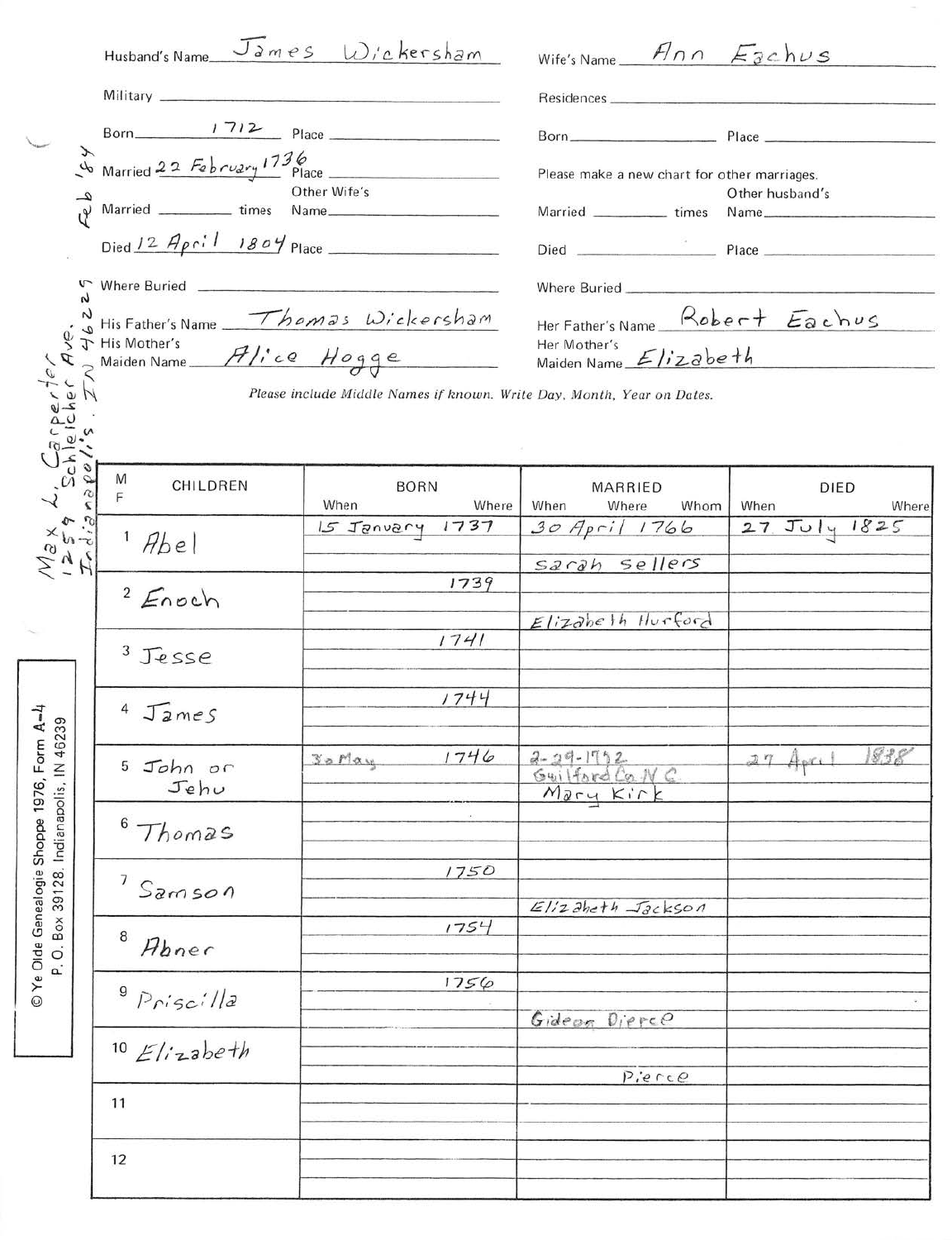| Æ,<br>Revised<br>229<br>Carpent<br>leicher                                         | Husband's Name Nathan Cook<br>His Mother's | $\begin{pmatrix} 1 & m \\ m & m \end{pmatrix}$ Born (7 May 1995 Place White water MH<br>S Married <i>01 Nov. 1815</i> Place Whitewater MH<br>Place Wayne Co., I'M<br>Died $2 - 2\,m\,v - 1864$ Place $\beta$ ARA600 MM, WI<br>His Father's Name Thomas Cook<br>Please include Middle Names if known. Write Day, Month, Year on Dates. | Wife's Name Anna Wickersham<br>Residences_<br>Born 01 Sept. 1797 Place<br>Please make a new chart for other marriages.<br>Married ____________ times<br>Where Buried<br>Her Mother's<br>Maiden Name Mary Kirk | Other husband's<br>Name_________<br>Her Father's Name Jehu Wickersham, Sr. |
|------------------------------------------------------------------------------------|--------------------------------------------|---------------------------------------------------------------------------------------------------------------------------------------------------------------------------------------------------------------------------------------------------------------------------------------------------------------------------------------|---------------------------------------------------------------------------------------------------------------------------------------------------------------------------------------------------------------|----------------------------------------------------------------------------|
| 1259<br>1259                                                                       | м<br>CHILDREN<br>F                         | <b>BORN</b><br>When<br>Where                                                                                                                                                                                                                                                                                                          | <b>MARRIED</b><br>When<br>Whom<br>Where                                                                                                                                                                       | <b>DIED</b><br>Where<br>When                                               |
|                                                                                    | 1 Louisa<br>$\sqrt{2}$                     | 12 August 1816                                                                                                                                                                                                                                                                                                                        | 17 February 1831<br>West Grove, Wayne CO. IN<br>Caleb Harvey                                                                                                                                                  |                                                                            |
|                                                                                    | Sarah<br>$\overline{a}$                    | 18 January 1818                                                                                                                                                                                                                                                                                                                       | $14$ April $1836$<br>West Grove, Wayne G. IN<br>Abel Elliott                                                                                                                                                  |                                                                            |
|                                                                                    | Mary<br>3                                  | 19 February 1820                                                                                                                                                                                                                                                                                                                      |                                                                                                                                                                                                               | $7 - 3 0 - 1820$                                                           |
| ₹                                                                                  | Solomon<br>$\Delta$                        | 20 August 1821                                                                                                                                                                                                                                                                                                                        |                                                                                                                                                                                                               | 1900<br>$7 - 5eP$                                                          |
| P.O. Box 39128. Indianapolis, IN 46239<br>© Ye Olde Genealogie Shoppe 1976, Form A | M<br>$5 \text{Emily}$                      | 12 January 1824                                                                                                                                                                                                                                                                                                                       | Mary Ann Brown<br>15 May 1856                                                                                                                                                                                 | 1897<br>$4 - 3 00$                                                         |
|                                                                                    | F<br>$6$ <i>Eliha</i>                      | 22 November 1826                                                                                                                                                                                                                                                                                                                      | $E/i^{c}$ Cook                                                                                                                                                                                                |                                                                            |
|                                                                                    | M<br>7 Asenath                             | 05 Secember 1828                                                                                                                                                                                                                                                                                                                      | William Speaks                                                                                                                                                                                                |                                                                            |
|                                                                                    | 8 Eurice                                   | 12 September 1831                                                                                                                                                                                                                                                                                                                     | 1852                                                                                                                                                                                                          |                                                                            |
|                                                                                    | Hiram<br>9<br>M                            | 02 February 1834                                                                                                                                                                                                                                                                                                                      | David Franbarger                                                                                                                                                                                              |                                                                            |
|                                                                                    | Rachel<br>10<br>F                          | 28 July 1839                                                                                                                                                                                                                                                                                                                          | 1856<br>Hamilton Co. IN<br>Henry Ault, Jr.                                                                                                                                                                    | 20 November 1907<br>White River Tup.<br>Hamilton Co. IN                    |
|                                                                                    | 11                                         |                                                                                                                                                                                                                                                                                                                                       |                                                                                                                                                                                                               |                                                                            |
|                                                                                    | 12                                         |                                                                                                                                                                                                                                                                                                                                       |                                                                                                                                                                                                               |                                                                            |